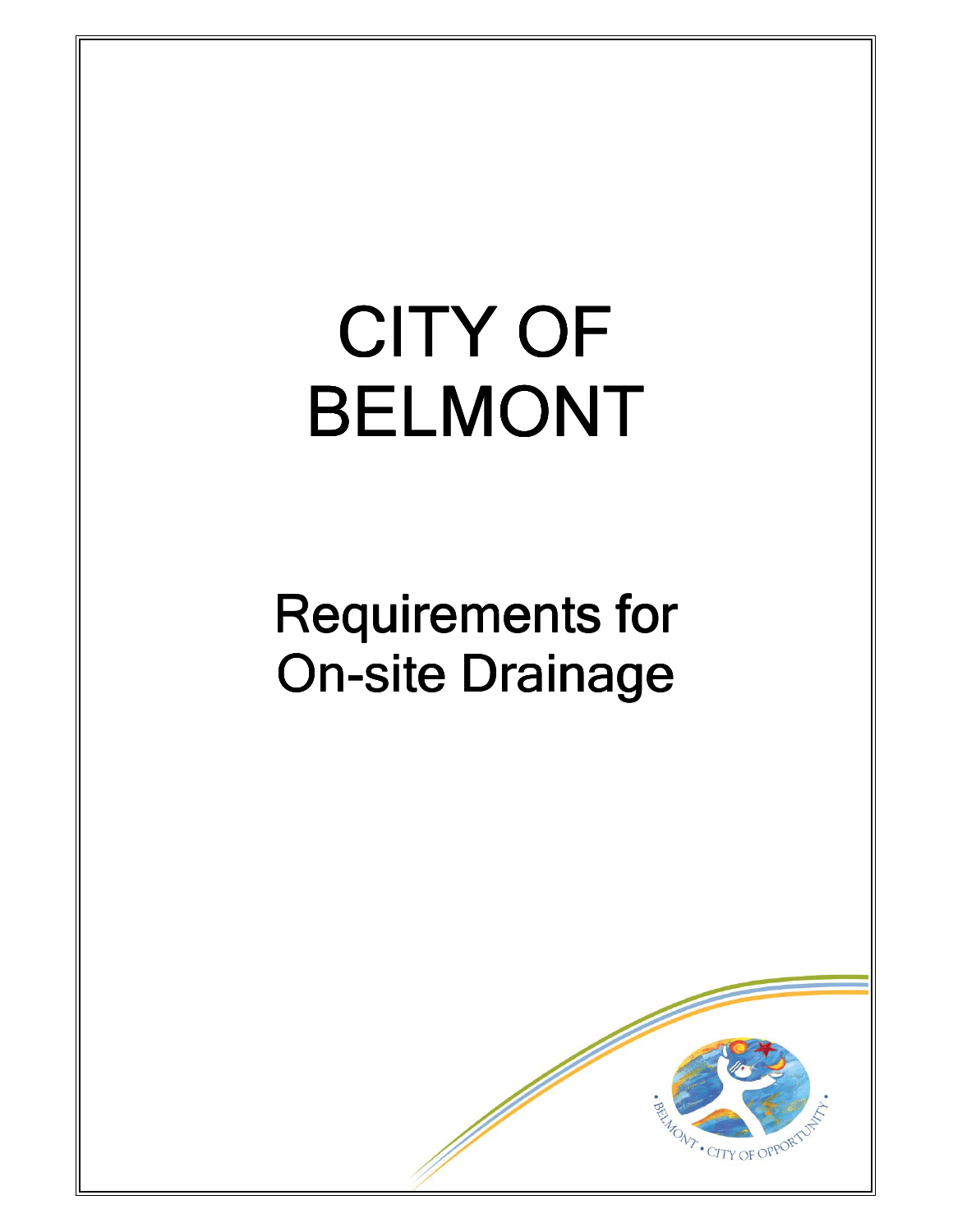### **CITY OF BELMONT REQUIREMENTS FOR ON-SITE DRAINAGE**

- 1. Included with the documents submitted to the City's Building Department for a Building Licence shall be a site plan showing the following drainage details :-
	- 1.1 Existing ground levels or contours. (AHD)
	- 1.2 Proposed levels of paved or concrete areas. (AHD)
	- 1.3 Details of roof and pavement drainage disposal.
	- 1.4 Size (depth and diameter) and location of all soakwells.
	- 1.5 Minimum size soakwell allowable for roof water disposal is :-

#### **900mm diameter x 600mm deep**

#### **NOTE : The following formula shall be used to determine the soakwell capacities required : -**

#### **Impervious Area (m²) x 0.0122 m = Capacity Required m 3**

- 2. The following conditions shall also apply :-
	- 2.1 All soakwells installed in paved or concreted areas shall be provided with trafficable lids accessible for maintenance purposes.
	- 2.2 Soakwells to be no closer than 1.0m to a footing or boundary
	- 2.3 All soakwells used shall be of an approved manufacture and standard. PVC soakwells are not acceptable in areas subject to vehicular traffic.
	- 2.4 All soakwells installed within flexible pavement areas (bitumen or brick paving) shall be provided with an approved base to prevent any subsidence of the well liners.
	- 2.5 Soakwells shall be used only where soil and groundwater conditions are suitable and require a minimum of 1200mm depth from the proposed finished level to the maximum groundwater level.